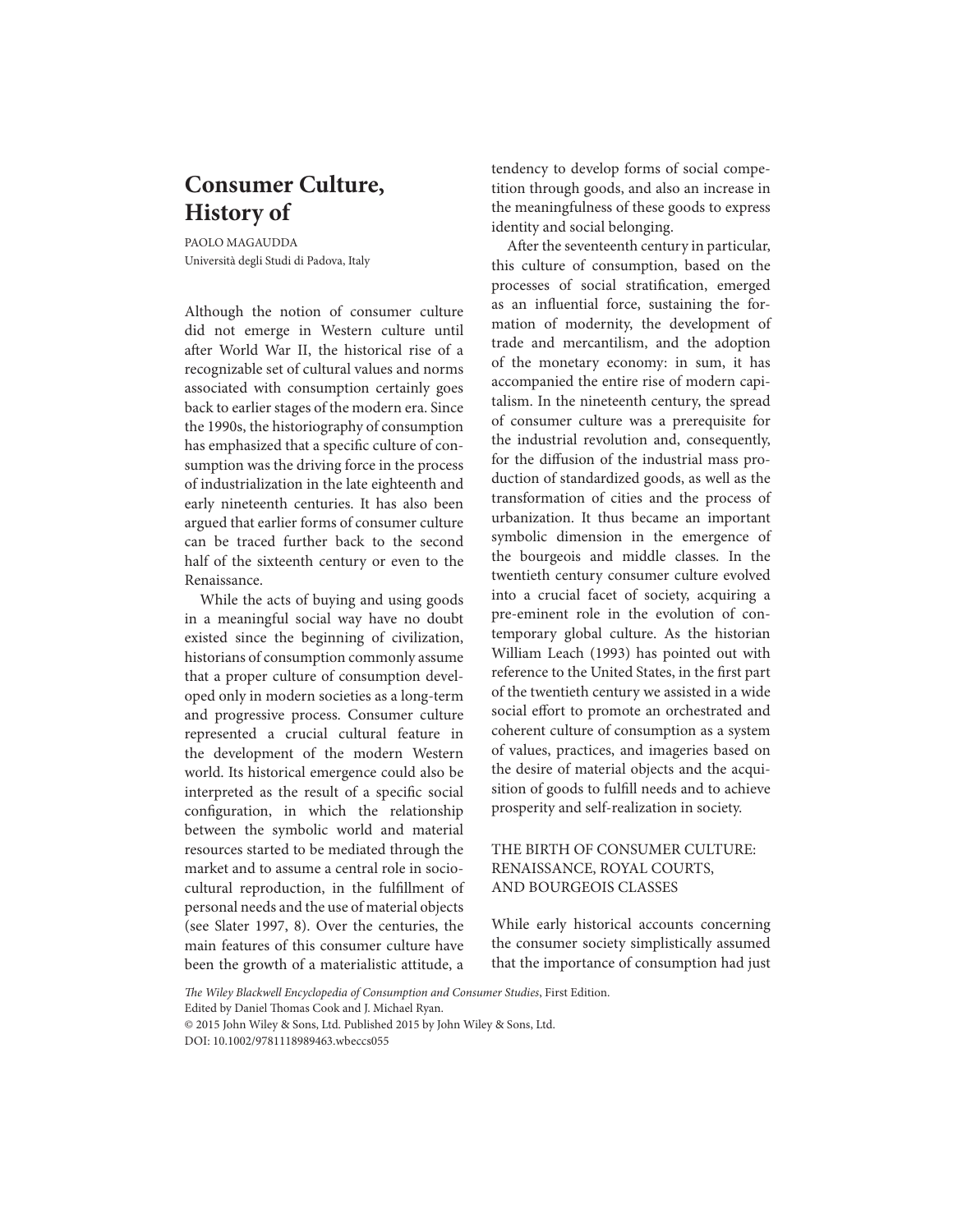been a consequence of changes in production that occurred with the nineteenth-century industrial revolution, contemporary historiography (e.g., Sassatelli 2007; Trentmann 2012) has pointed out that explicit forms of consumer culture have accompanied the evolution of the modern world, at least since the early modern era. The formation of modern societies was accompanied by the emergence of both new cultural models, through which people interacted with commodities, and new ways of generating collective identities and social distinction thanks to the consumption of goods. The local markets held in European cities in the late Middle Ages were one of the first phenomena in which modern consumption attitudes can be recognized. The French historian Fernand Braudel (1982/1979) located the earliest forms of modern consumer culture within Italian Renaissance cities, and in particular in Lorenzo de' Medici's Florence, where people started to develop materialistic attitudes and to adopt material goods as tools of social competition.

However, it was only in the late seventeenth century that the historiography of consumer culture identified some of the key moments in the evolution of modern consumption habits, by looking at the social changes occurring in England and in other European countries, which were the main players in the nascent international trade with "exotic" colonies. One of the more convincing descriptions of the emergence of consumer culture in the period focuses on the court of Elizabeth I in late sixteenth-century England. The anthropologist Grant McCracken (1988) points out that Elizabeth consolidated power over her kingdom by using the magnificence of courtly ceremony and stimulating social competition between nobles through the material acquisition of luxury goods and fashion. It is in this period that we can recognize a more systematic emergence of what Thorstein Veblen (1899) noted as a crucial feature of consumer modernity: conspicuous consumption, namely, the strategic use of material goods to achieve or display social status. From the time of Elizabeth I onward, the focus on competition through consumption and the role of consumption in the processes of social differentiation became determinants in consumer culture, initially among the nobles and eventually in wider sectors of society in a trickle-down pattern.

Luxury goods are the point of departure in the German historian and sociologist Werner Sombart's (1967/1913) historical interpretation of the development of consumer culture. According to the reconstruction in his seminal study *Luxury and Capitalism*, luxurious products have played a decisive role in the creation of markets and modern merchant capitalism since the late Middle Ages and, consequently, they have been decisive in the birth of the modern consumer culture. On the one hand, luxurious consumption had been made possible by the transformation of the feudal economy into a capitalist economy, which allowed the accumulation of those resources needed for investments in international trade and in the exploitation of colonies. On the other hand, the trade with colonies was directly stimulated by a new consumer demand for luxury goods such as spices, textiles, perfumes, and precious stones. As early as in the sixteenth and seventeenth centuries, these new material resources circulated through an early capitalistic economy led to a profound rearrangement of the cultural classification of goods and also stimulated the recognition of material objects as a means of self-expression and social distinction.

## COLONIAL COMMERCE, SOCIAL COMPETITION, AND HEDONISM

The role of luxury and colonial products was not solely a matter of economic value. These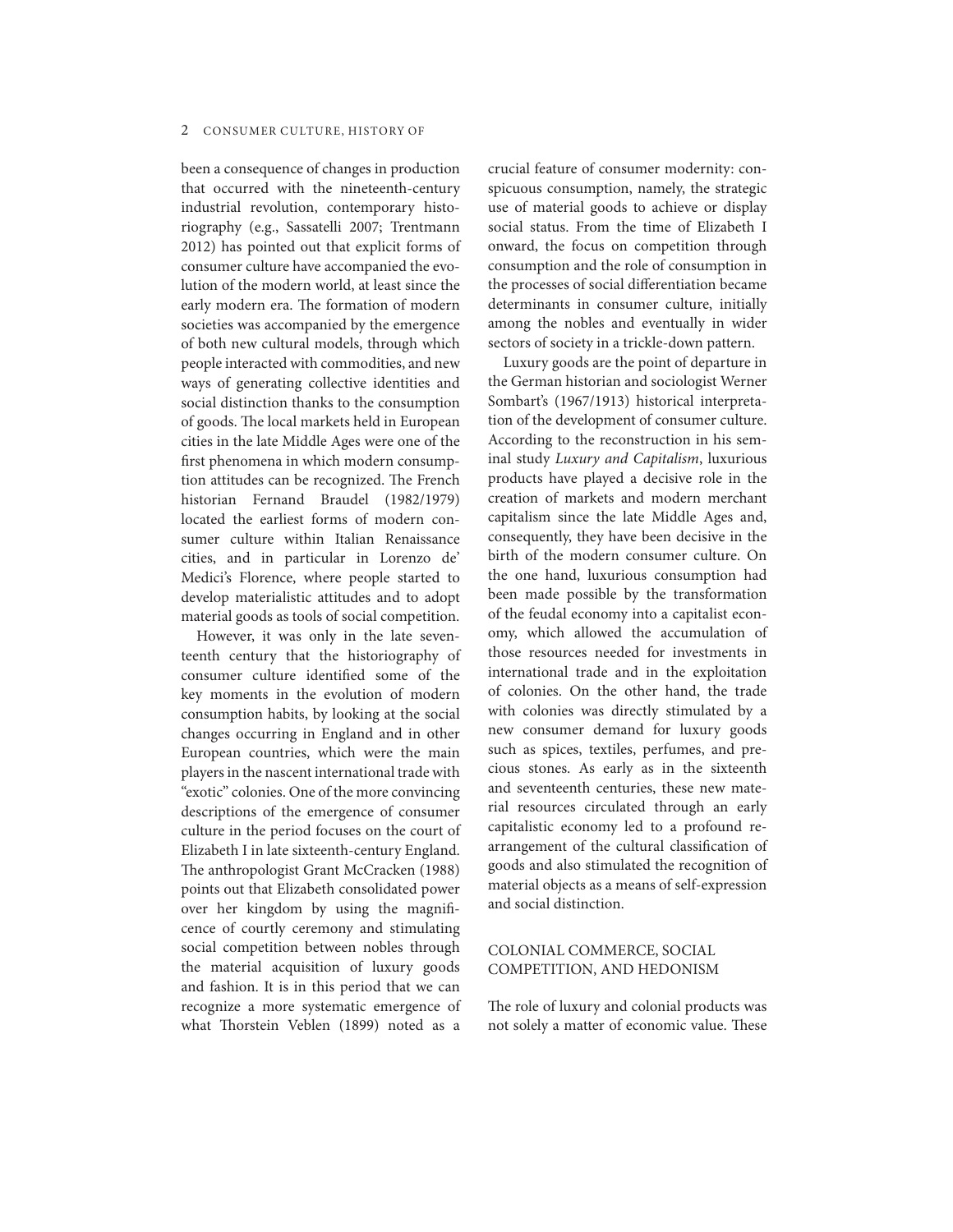new and rare goods were also important for the cultural changes they gave rise to in consumers' mentality and in their attitudes toward material objects. Historians of consumption have highlighted this aspect by focusing on the role of new colonial goods that arrived for the first time in Europe as early as the fifteenth century, such as sugar, tea, and coffee. Cultural sociologist Chandra Mukerji (1983) argued that, when they were commercialized in Europe, these new colonial goods needed to be completely contextualized by the attribution of a new set of values and ethical projections, depending on local consumers' knowledge and social norms. The diffusion of these commodities forced growing sections of the population to deal with new objects and new meanings of consumption, and introduced the pressure to develop cultural competence in regard to the classification and evaluation of these goods.

A major historical reconstruction of the emergence of consumer culture coincides with the unfolding of a revolution in consumption among the eighteenth-century English middle class. As the historical economist Neil McKendrick (1982) has shown in detail, it is possible to recognize a major revolution of consumption within English society in this period, involving not only primary commodities but also and especially luxury goods, apparel, and furniture. A real difference from previous periods was that this revolution involved the middle class and was characterized by explicit imitative forms of consumption related to forms of class competition and the desire for social mobility. McKendrick exemplifies this change in relation to the commercialization of the Wedgwood potteries, which were a great commercial success with the middle class, thanks to Josiah Wedgwood's marketing strategies and the forms of sponsorship he put in place. These potteries were used officially by British and European royal families,

and for this reason their possession started to be considered a sign of social advancement by the emerging bourgeois class. The consumption of these objects, usually held in the homes of nobles, was explicitly and consciously assumed to be a means of upward social mobility of the growing middle class.

The rise of the relevance of consumer culture in social processes was not only dependent on forms of emulation relating to social aspiration, but it was also related to other cultural developments. In this regard, the historical sociologist Colin Campbell (1987) argued that in nineteenth-century England, a new cultural attitude marked by materialism and hedonism permeated society, opening the way for a different approach to commodities. In Campbell's view, the cultural influences of Romanticism were the basis for the development of a new consideration of commodities, clothes, and other personal belongings, which started to be identified as tools to foster the imagination, desire, and individual fulfillment. Overturning the perspective of MaxWeber – according to which the rise of capitalism was linked to an ascetic style shared by the emerging bourgeois classes – Campbell argued that it was rather a focus on desire, material hedonism, and expressiveness through goods to stimulate a new way to consume, and therefore to generate a new demand for goods, that was essential for the development of capitalism. Consumer culture incorporated wider cultural transformations as romantic ideas grew in popularity (thanks especially to the popular success of the literary character of Dorian Gray, created by Oscar Wilde), and consumption legitimated not only hedonism, but also aesthetic enjoyment and the idea that consumption represented a sphere of self-expression and identity formation in the modern experience of society.

The rise of an autonomous and self-aware consumer culture was a long journey during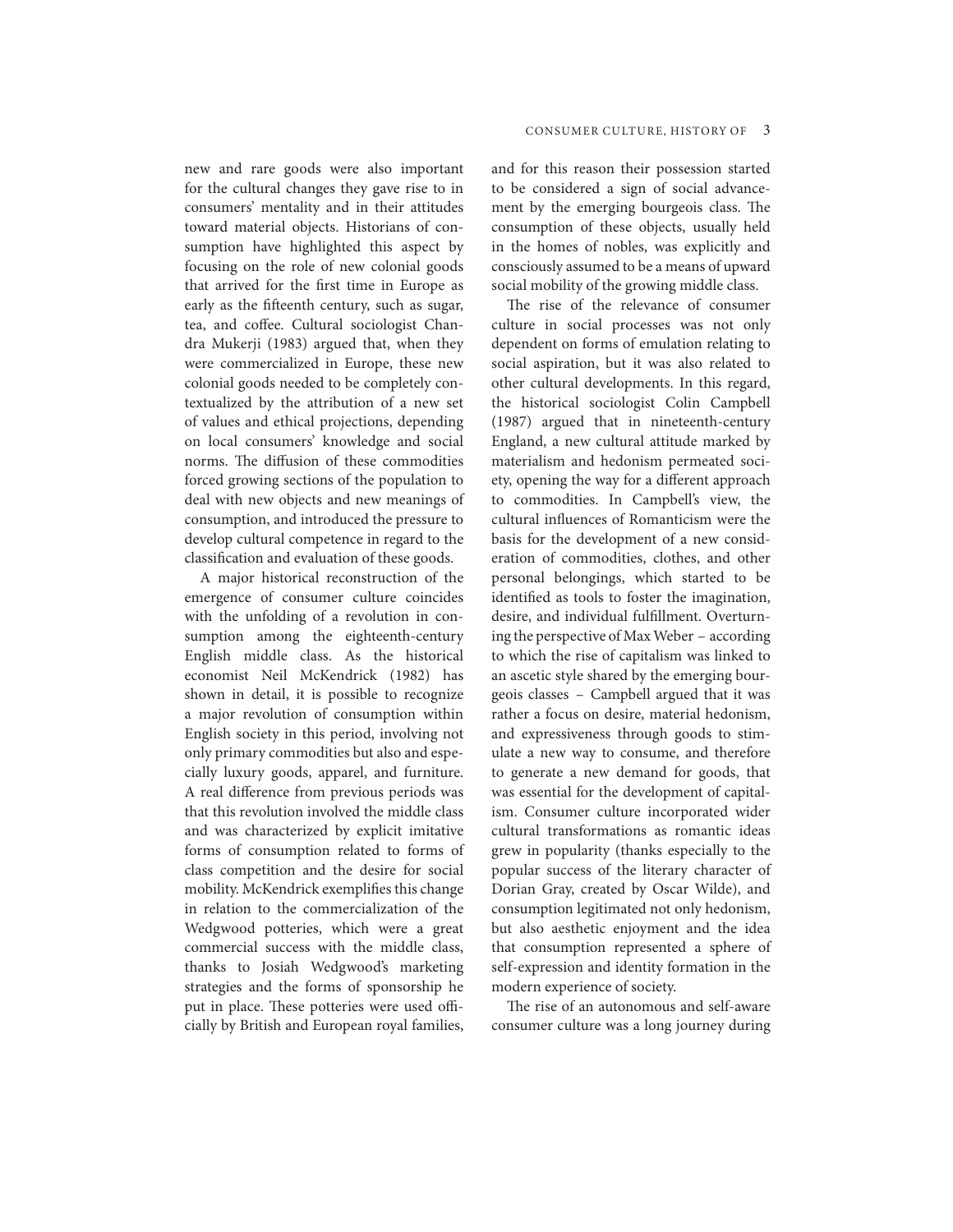which major changes relating to the transition from the feudal world to modern societies were accompanied by profound transformations in the cultural values associated with commodities and consumption. With the advancement of modernity, consumption became more and more influential in both stimulating the development of the capitalist system and defining boundaries, distinctions, and homologies between the new social classes of the emerging capitalistic society.

## CITIES, DEPARTMENT STORES, AND ADVERTISING

If the period from the late Middle Ages to the start of the mid-nineteenth century was a period during which material goods acquired a role in social distinction and selfexpression, and which saw the emergence of a materialistic attitude in society, then the era between the mid-nineteenth and the early twentieth centuries was a time of rapid and intense change. During these few decades, at least three profound transformations in production and everyday life accompanied the rise of consumption: the process of industrialization and the spread of the mass production of goods; urbanization and the new lifestyles emerging within huge modern cities; and, lastly, the evolution of advertising. It was in this period that advertising acquired its modern configuration and laid the foundations for the further symbolic role ads would acquire in modern culture after the world wars.

There is no doubt that, in the second half of the nineteenth century, the rapid shift of population from the countryside to large cities was instrumental in the transformation of the infrastructures, spaces, and culture of consumption. German sociologist George Simmel offers vivid accounts of the changes occurring in urban life in late nineteenthcentury Berlin, which was characterized

by a multiplication of aesthetic and sensory stimulation. Dress styles and fashion reflected and encouraged individualism as well as a new sense of affinity between different people, highlighting how consumer culture has been a crucial dimension in the shaping and expression of identity within the changing context of individualized modern societies (Simmel 1904/1895). As for Paris, the social theorist Walter Benjamin (2002/1927–40) offered powerful pictures of the typical Parisian *passages*, road corridors with numerous shops and windows exhibiting luxury goods. These *passages* were described by Benjamin as "landscapes of consumption," reflecting the significant role of commodities and shopping in Parisian society and heralding the autonomous spectacle of commodities in the culture and social practices of the time.

This age was full of innovations in consumption and marketing, including the introduction of department stores. They were characterized by large, well-kept, enclosed public buildings in which commodities were displayed in a very attractive way. One of the earliest and most famous department stores was the Bon Marché, which opened in Paris in 1852 and was renovated sumptuously at the end of the century with the help of the engineer Gustave Eiffel (Williams 1982). The department stores introduced the idea that consumers were not forced to buy anything and that they were not required even to interact with saleswomen; all this contributed to affirm the idea that goods could constitute an autonomous spectacle, independent from the act of buying, in a similar way to exhibits in museums.

The latter half of the nineteenth century was also, and above all, characterized by the advent of modern advertising, which started to assume the role of the engine of trade in the economy of mass-produced goods, together with the earliest marketing techniques and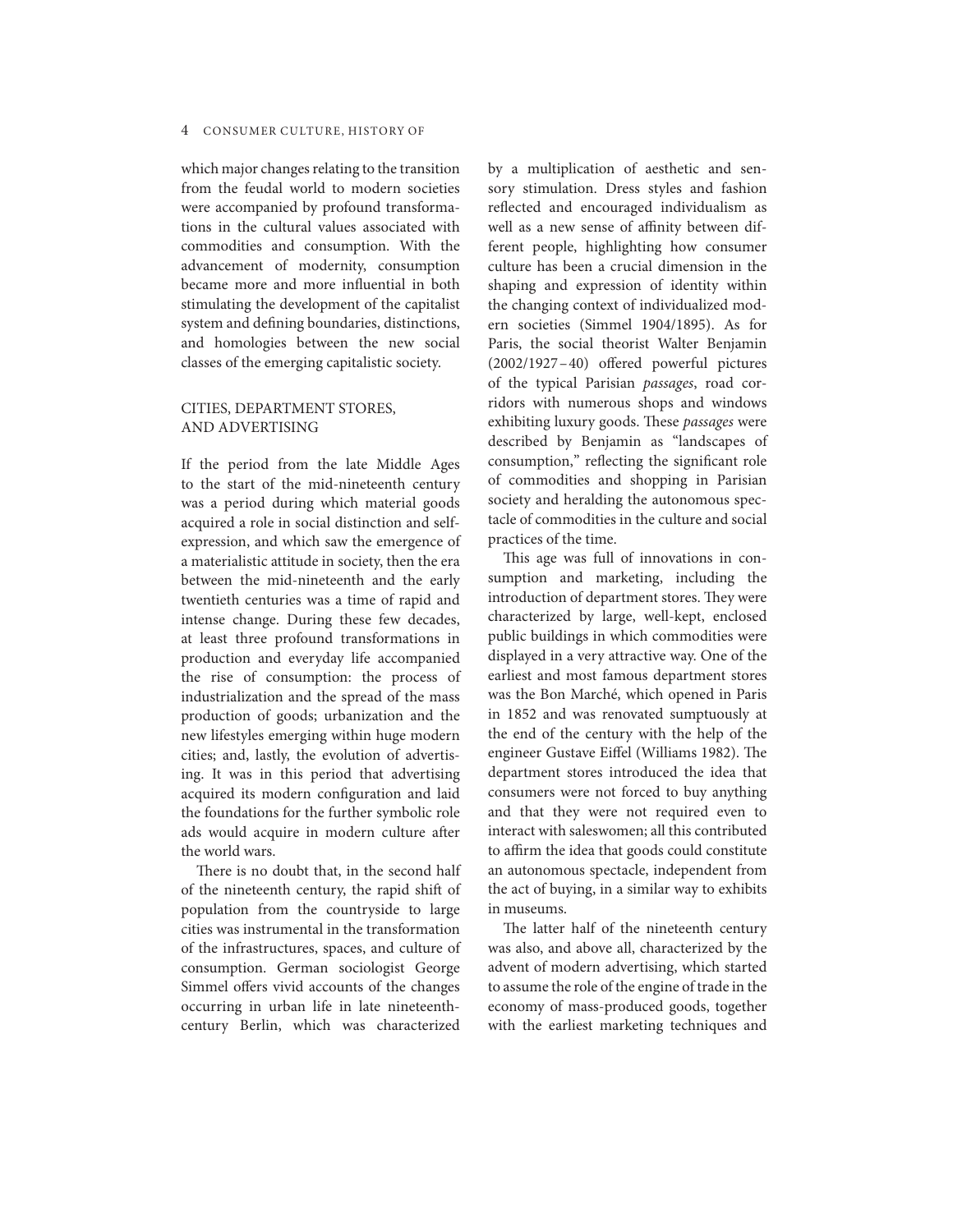strategies. Advertisements had appeared since the seventeenth century, accompanying the publication of newspapers and magazines, but they had remained for a long time informative in tone and factual in content. From the late nineteenth century, ads started to become more and more attractive, adopting metaphors and allusions, and beginning to use the technique of symbolic association that would be recognized by Roland Barthes (1972/1957) in the postwar period as typical of popular modern mythologies. It was, therefore, during this period that advertising stopped just selling products and began to offer lifestyles and dreams, taking on the role of a really powerful player in contemporary cultural flows.

## FROM THE "CONSUMER SOCIETY" TO THE AGE OF THE INTERNET

The historian of consumption Frank Trentmann (2012) argued that the historiography on consumer culture can be divided into two broad streams. On the one hand are the studies that deal with ancient history, focusing mainly on Europe from the Renaissance to the beginning of the twentieth century. On the other hand are the researchers who place a dominant emphasis on World War II onward, and especially on North America and US society. In effect, there is no doubt that the gravitational center of consumer culture in this latter historical phase shifted from Europe to the United States, where many innovations in consumption have appeared, including shopping malls. But, even more relevant, consumption in itself came to be recognized as one of the main dimensions to measure the growth of individual and social wellness.

The first shopping mall was opened in Minnesota in 1956, paving the way for the creation of larger and larger cathedrals of consumption and of an entire way of life based on suburbs and the use of private cars. In the postwar decades the centrality of consumption in American cultural life was also reflected in the pop art movement, particularly in the work of Andy Warhol, who transformed objects of everyday consumption and advertising (i.e., a soup can or a soap box) into pieces of art. In the 1950s and 1960s, the consumer society became a common way to account for the fact that desiring, buying, and using commodities was at the core of everyday social experience, predominantly in the United States but also in the rest of the capitalist Western world. Since then, thanks especially to TV broadcasting, consumer culture has started to be more and more inextricably intertwined with the global media industry and the world of entertainment. Television advertising was increasingly important both commercially and for its ability to permeate popular culture and people's imaginations. Since the 1980s companies' logos and brands have acquired a pervasive presence in everyday life, and have attained the status of a sort of global iconic language in the West and in many underdeveloped countries as well.

At the same time, the pervasiveness of consumption generated distinctive critical voices, particularly with reference to the way in which consumer culture was corrupting the supposed traditional values of society. In the United States, public figures such as John K. Galbraith and Vance Packard condemned the culture of consumption as a carrier of excessive individualism and vacuous interpersonal relationships; in Europe, intellectuals such as Theodor Adorno and Marx Horkheimer identified a sort of spiritual impoverishment in consumer society compared to the achievements of European cultural traditions.

Since the 1990s, many of these concerns have become common arguments of political movements that are critical of the processes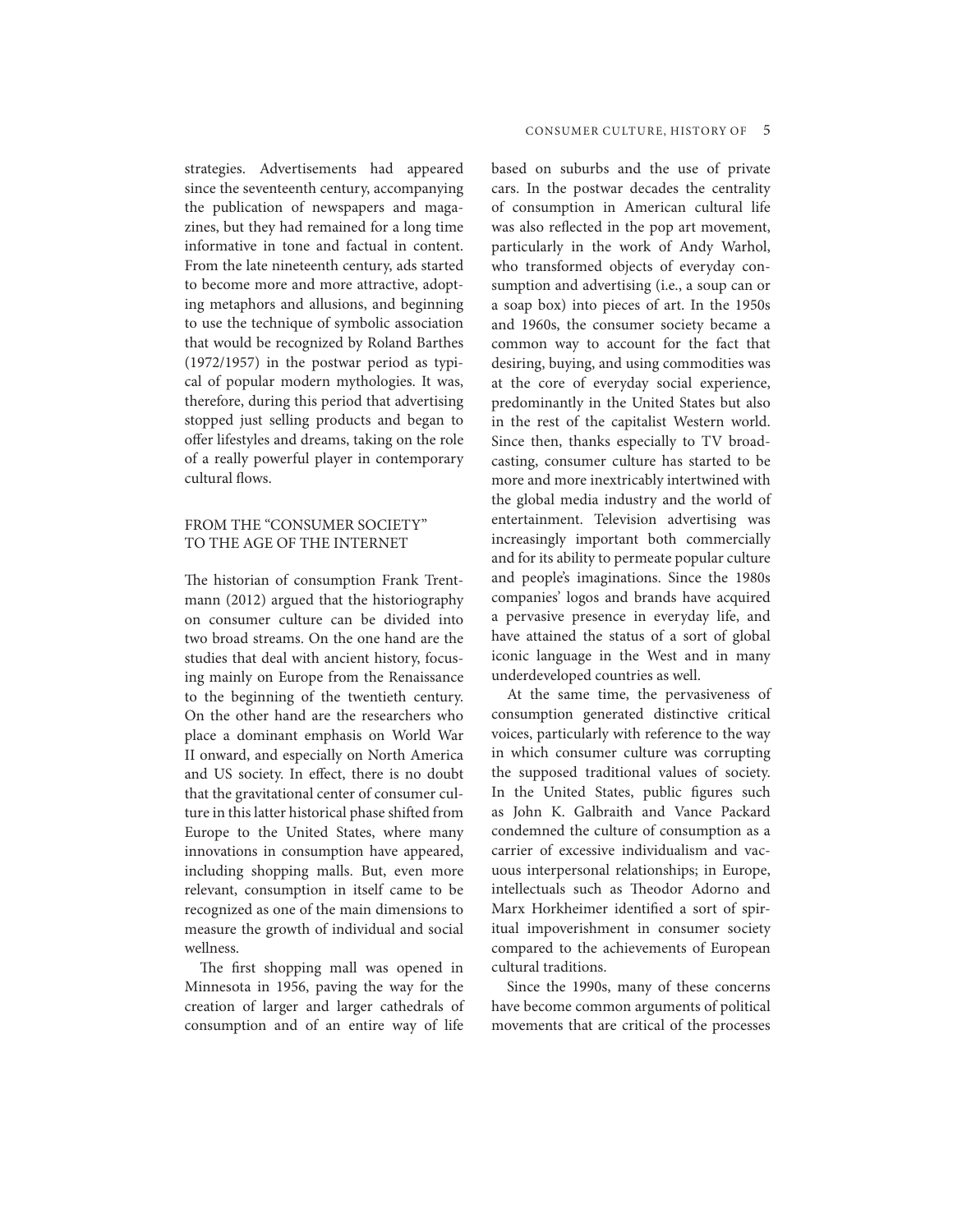of globalization. With a different, but sometimes overlapping, critical perspective on the world of consumption, groups active in the protection of consumer rights have gained visibility, especially after the 1960s. In addition, thanks to their actions in the postwar decades, new regulations defending the rights of consumers were enforced in many Western countries. However, the advancement of ethics and democracy within consumer culture can also be interpreted as the unfolding of the effects produced by a "new spirit of capitalism" (Boltanski and Chiapello 2005/1999) – that is, the tendency of late twentieth-century capitalism to reinforce itself by incorporating criticisms in order to further expand its power, such as the introduction of ethical principles into business and commerce.

In recent years, several new perspectives and specific concerns have enriched the understanding of the evolution of consumer culture. Among them, it is worth mentioning the role of gender in the construction of consumer culture, particularly in the shaping of the everyday domestic consumer practices. Another crucial topic has been the politicization of consumption, such as in the case of boycott actions, which have been increasingly important in political activism, especially in the form of an anti-capitalistic attitude shared by the anti-globalization movements. Moreover, growing attention has been devoted to the way in which social differences such as class, age, ethnicity, or group membership influence the development of consumer culture, for example the way children's consumption has become a rising area of commodification. Finally, the evolution of consumer culture today intersects with the internet and digital personal communication. While the ongoing process of the digitalization of consumption has already produced huge effects on markets, practices, and cultures – such as in the exemplary

case of digital music – the mutual shaping of consumer culture and digital media has yet to completely unfold all its potential consequences on culture and society.

SEE ALSO: Advertising; Americanization; Benjamin, Walter; Capitalism; Consumer Culture; Consumer Movements, Contemporary; Consumer Movements, History of; Consumer Society; Department Stores; Fashion; Frankfurt School; Globalization and Consumption; Mass Culture; Mass Media; Shopping Malls

#### **REFERENCES**

- Barthes, Roland. 1972/1957. *Mythologies.* London: Paladin.
- Benjamin, Walter. 2002/1927–40. *The Arcades Project*. Cambridge, MA: Belknap.
- Boltanski, Luc, and Ève Chiapello. 2005/1999. *The New Spirit of Capitalism*. London: Verso.
- Braudel, Fernand. 1982/1979. *The Wheels of Commerce: Civilization and Capitalism, 15th–18th Century*. New York: Harper & Row.
- Campbell, Colin. 1987. *The Romantic Ethic and the Spirit of Modern Consumerism*. Oxford: Blackwell.
- Leach, W. 1993. *Land of Desire: Merchants, Power, and the Rise of a New American Culture*. New York: Pantheon.
- McCracken, Grant. 1988. *Culture and Consumption: New Approaches to the Symbolic Character of Consumer Goods and Activities*. Bloomington: Indiana University Press.
- McKendrick, Neil. 1982. "Josiah Wedgwood and the Commercialization of the Potteries." In *The Birth of a Consumer Society: The Commercialization of Eighteenth-Century England*, edited by N. McKendrick, J. Brewer, and J. H. Plumb, 100–145. Bloomington: Indiana University Press.
- Mukerji, Chandra. 1983. *From Graven Images: Patterns of Modern Materialism*. New York: Columbia University Press.
- Sassatelli, Roberta. 2007. *Consumer Culture: History, Theory and Politics*. London: Sage.
- Simmel, George. 1904/1895. "Fashion." *International Quarterly* 10: 130–155.
- Slater, Don. 1997. *Consumer Culture and Modernity*. Cambridge, UK: Polity.